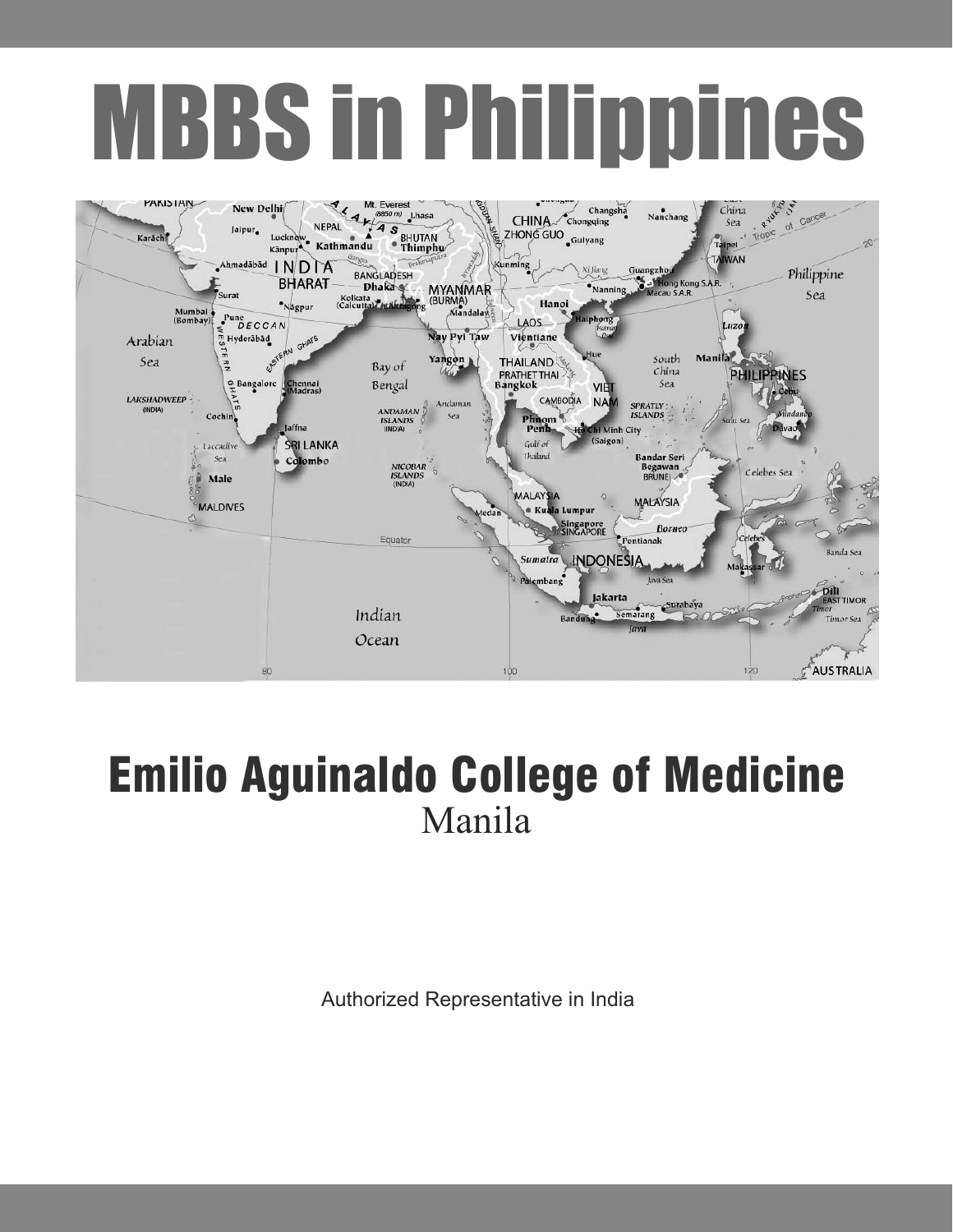

Dear Parents and Students

It gives us great pleasure to introduce you to The Philippines which is ranked amongst the top English Medium Education Destinations in the World.

### **Advantages of Education in the Philippines**

- Education facilities are Excellent and of HIGH Quality  $\blacktriangleright$
- Many US educated professionals are Teachers and Administrators in Philippines  $\blacktriangleright$
- USA / American pattern of Education followed  $\blacktriangleright$
- English is an Official Language of the Philippines 100% English Medium  $\blacktriangleright$
- Low fees 50% lower than fees in Private Colleges in India  $\blacktriangleright$
- Listed in WHO Directory Eligible to practice in India post MCI registration  $\blacktriangleright$
- Listed in IMED / FAIMER Directory Eligible to do higher education in USA  $\blacktriangleright$
- USMLE Part I & II can be done in Manila & students can go to USA thereafter  $\blacktriangleright$
- Listed in California Board of Medicine eligible for jobs in California, USA  $\blacktriangleright$
- Easily accessible from India with several daily flights to Manila  $\blacktriangleright$
- Tropical Diseases similar to India great for clinical training  $\blacktriangleright$
- Indian food available  $\ddot{\phantom{1}}$
- Education gateway to countries like USA & UK  $\blacktriangleright$
- Philippines has educated & sent 2nd largest number of foreign Doctors to USA  $\blacktriangleright$
- Philippines has trained and sent the largest number of Nurses to USA & Canada  $\blacktriangleright$
- Over 20,000 foreign students are enrolled in The Philippines -

### **Opportunities For Global Growth**

- Opportunities to secure employment and residency in developed countries  $\blacktriangleright$
- Education gateway to countries like the United States of America  $\blacktriangleright$

**Introduction**: Philippines is located in Southeast Asia. Nearby countries are Taiwan, Singapore, Malaysia, Indonesia. It comprise of over 7000 islands. The main islands are Luzon, Visayas and Mindanao. Philippines is the world's 12th most populous country with a population of 92 million. The Capital is Manila; a mega city with over 20 million population. Multiple ethnicities and cultures are found through the islands. Cultural influences are from Spain, US, Hindu & Islam. It is thought that The Philippines was part of the Hindu Java Kingdom in 13th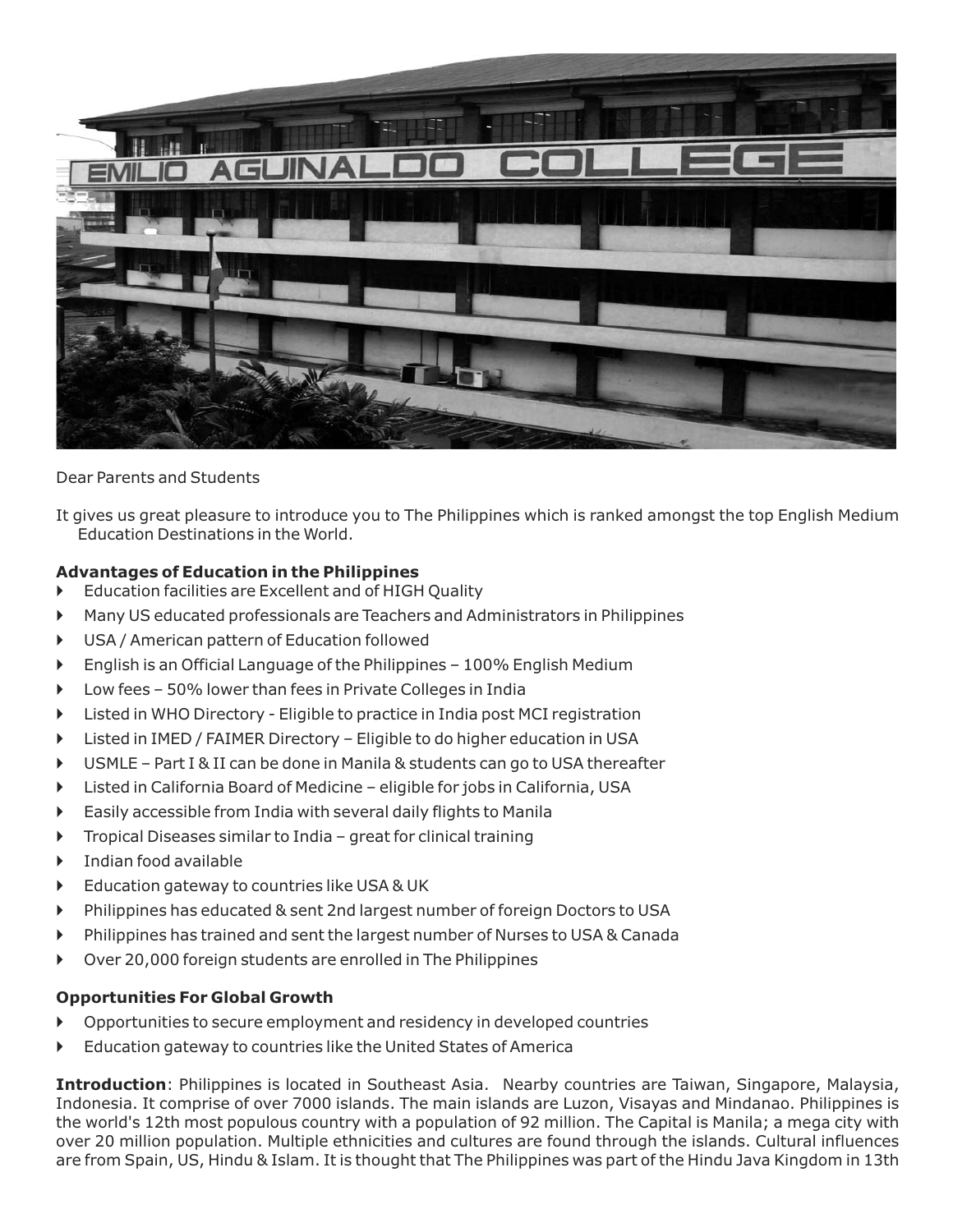Century. 14th century Islam came. From 15th to 18th century it was ruled by Spain & Catholics; followed by America in 19-20th Century, with a brief period of Japanese occupation in World War II.

The dominant religion is Catholic Christianity with 93% of the country following it. A Hindu temple / gurudwara is located in UN Avenue in Manila near Emilio Aguinaldo College. The Embassy of India is located in Manila.

**Weather:** Summer is from March to May. Monsoon is from June to October. November to February is cool with fair weather. Average day temperature, is 22.2 C to 3l.6 C with humidity at 77 percent.

**Transport:** Manila International Airport has several international flights from many countries. It is the gateway of international flights to Philippines. In Manila Buses, Jeepneys, LRT, and taxis are readily available in getting around the city.

### **Affiliations / Listings / Recognitions:**

## **World Health Organization**

### **World Health Organization (WHO)** :

**http://www.who.int/hrh/wdms/en/** Medical Colleges in Philippines are listed in World Health Organization (WHO) Directory of Medical Universities.

The WHO Directory is now the AVICENNA Directory, maintained by the University of Copenhagen in collaboration with the World Health Organization and the World Federation for Medical Education (WFME). **http://avicenna.ku.dk/database/medicine**

### **Commission For Higher Education - Philippines (CHED):**

Body which authorizes and regulates all Universities and Colleges of higher education in the Philippines. All Universities need to be recognized by CHED, under the Govt. of The Philippines.

Both EAC and UoPH are recognised by CHED.

### **Medical Council of India (MCI) Recognition** :

All Philippine Medical Colleges are recognized by the MCI. Under Section 4 of MCI Screening Test Regulations 2002, dated 13<sup>th</sup> February 2002; applicants are eligible to give the Screening Test and practice in India after being educated in WHO Listed Medical Colleges. i.e. The MCI recognizes all medical colleges listed in the WHO Directory.

Effectively: The MCI directory of Medical Colleges is the WHO Directory. There is no separate MCI list after 2002. The MCI registration process for students going overseas for Medical education is:

- a. File for Certificate of Eligibility in India. This can be filed anytime before graduation.
- b. On return clear a competency examination named FMGE or Foreign Medical Graduate Examination conducted by the National Board of Examination – New Delhi (know as the MCI screening test) – conducted twice a year.
- c. There is NO Limit on number test attempts.
- d. If a student is well prepared they  $\,$  pass the FMGE in the 1 $^{\rm st}$  attempt. All students who go overseas for MBBS or equivalent degree are to clear this test – no exceptions.

### **Screening Test in for MBBS India Proposed** :

The MCI has recommended to the Govt. of India to hold a Competency Test for all students who do MBBS in India as well. If approved then ALL students will have to give a licensing / registration Exam – irrespective of whether they were educated in India or overseas. This is expected to be implemented between 2013 to 2017

**Jobs in India** : After students are Registered with the Medical Council of India, they are eligible for jobs in India in the private and Government sectors. They are eligible for independent or private practice. They are also eligible for admission to Post Graduate courses in India in Government and private medical Colleges.



### **Advantages of Medical Education in the Philippines**

### **English Language**:

- The official languages in the Philippines are English and Filipino. All education is in the English medium. 95% of the population speaks English. Students going from India do not need to learn any local language to talk to patients – which they need to do if they go to China or Russia or other such countries.
- Philippines is the 3rd largest English Speaking country in the World. After USA and UK; ahead of Canada, Australia and India
- Highest English literate country in Asia
- Mode of instruction in all Schools & Colleges is in English for all students
- **Finglish is commonly used in Business & Education** communication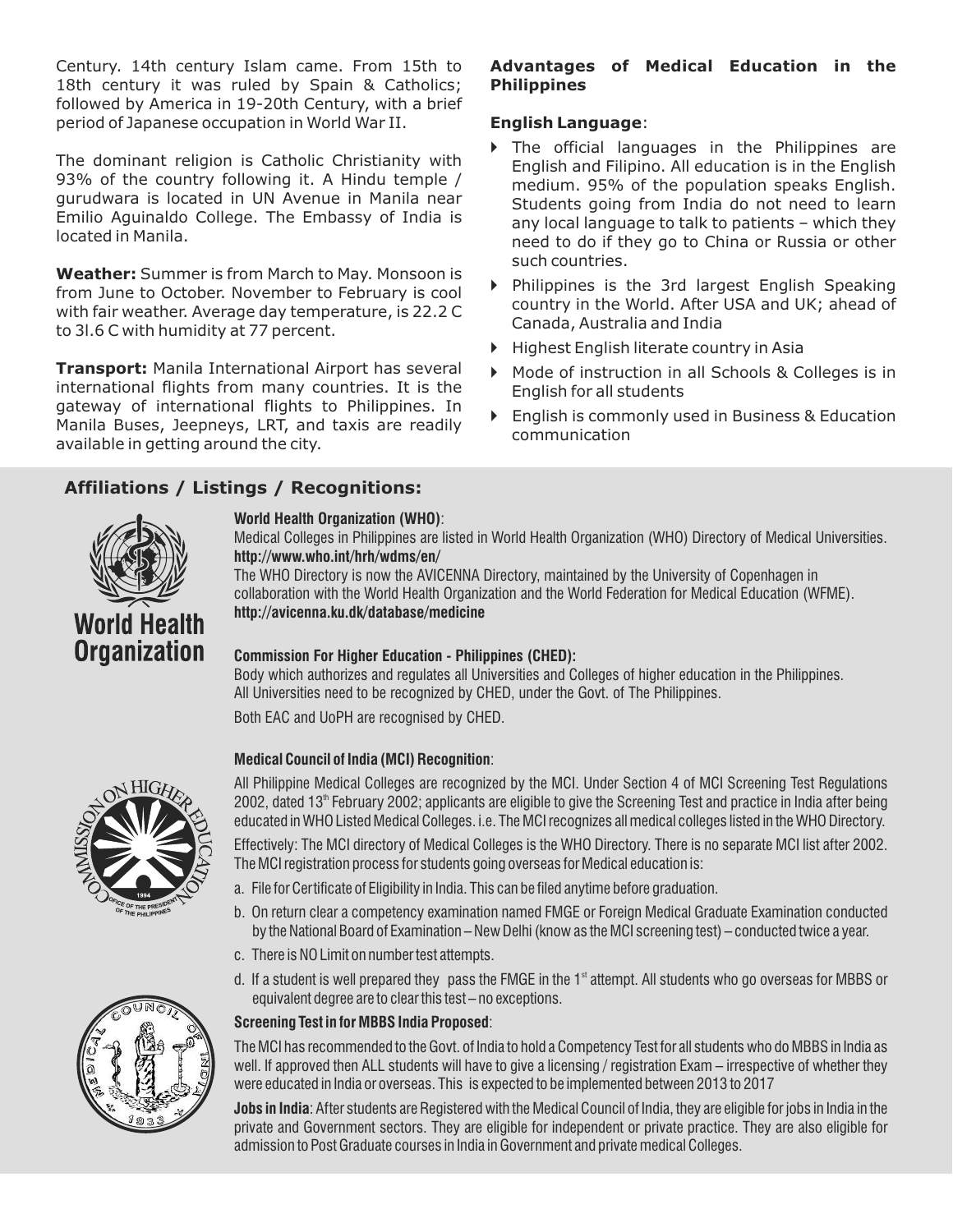**Degree Awarded:** MD or Doctor of Medicine, called MBBS in India. MCI gives MBBS registration in India as will UK, Singapore and Gulf authorities. In USA you will get a MD certification. What is known as MBBS in India and other commonwealth countries is called MD in the USA and in The Philippines.

**AMERICAN PATTERN** : The Medical course is patterned on USA. This gives a strong Advantage to medical professionals educated in the Philippines who are interested in the US.



**USA Exchange:** Students can go for clerkship rotations (internship rotations) to the USA from the Philippines. Some colleges have tie ups for this. Else students can source out their own rotations and get permission to go to the USA which will be given credit by the School for clerkship.



**USMLE:** All students who study in the Philippines are eligible to give USMLE and go to the USA for practice after satisfying the norms needed for licensure and registration. The Medical Colleges are listed in IMED Directory (FAIMER Directory) and approved by the Educational Commission for Foreign Medical Graduates (ECFMG).



**California Board of Medicine** : Colleges in the Philippines are listed in the California Board of Medicine's Directory of approved International Medical Colleges. This means after passing from Philippines, qualifying USMLE and complying with other process they are automatically approved to register and practice in the State of California. **California is the richest state in the USA and accounts for 13% of the Economy of the USA. Doctors here are amongst the highest paid in the USA.**

**Jobs in USA**: There is a strong culture of USMLE preparation in The Philippines which is the  $2<sup>nd</sup>$  largest supplier of Doctors and the largest supplier of trained Nurses to the USA. This is a huge advantage for those wishing to work in the USA. Students need to work hard, get a high rank in USMLE. They need to comply with licensing & immigration in US. Education provides with careers in many countries but you need to work hard in order to achieve it.

**Many Patients in Hospitals: 94% of the population** speaks English. Students talk to patients in English and get great clinical expertise - not the case in most countries like China or Russia.

**Tropical Country: Philippines is a tropical Country.** It has similar diseases as India. So it is the perfect destination for Indian students to learn medicine – as they can integrate easily in India and they get exposure to diseases commonly found in India.

: **Location in Manila – Capital of The Philippines** The Medical Colleges are located in Manila – Capital of The Philippines. This is a rich and vibrant metro city with many nationalities living here. The Asian Development Bank is headquartered in Manila.

- Urban area has a population of over 20 million.  $\blacktriangleright$
- Many hospitals and patients for clinical exposure  $\blacktriangleright$
- Many specialists are located in the Capital great for quality teaching  $\blacktriangleright$
- Indian embassy is 10 to 15 kms from the College  $\blacktriangleright$
- International airport is 13 kms from the College  $\blacktriangleright$
- There is an Indian Gurdwara / Temple in Manila. -
- Students who go to study in Manila will enjoy their stay in terms of quality of education, quality of life and rich cultural exposure.  $\blacktriangleright$

**Extra Curricular Activities** : Swimming, surfing, diving, and snorkeling in numerous beaches; visit the island's heritage sites like the man-made rice terraces, marine parks, mountains, underground rivers, tourist hideaways that depict Asian and European architecture. There are countless five-star hotels and restaurants, entertainment shows, shopping malls, and cafes.

**Food:** Indian and Asian food is available in Manila. Indian / Nepali cooks are there who run kitchens and cook for students. There are many food establishments offering various cuisines in and around the college and in the shopping areas.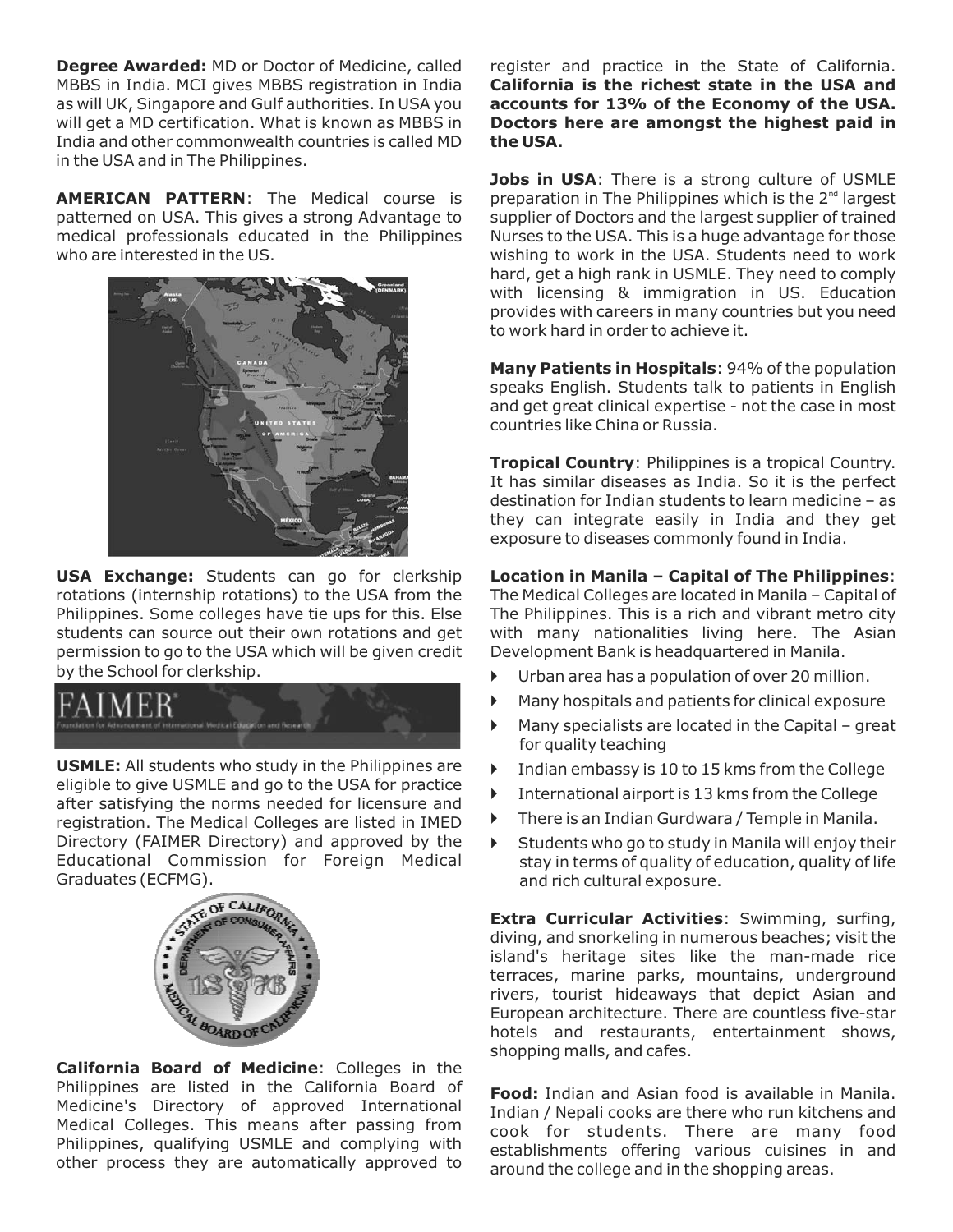#### **Course duration for those with 12 years of Schooling is 5 years 4 months.**

- The first 12 16 months is pre-medical course which runs from November onwards. This gives students a Bachelors Degree. -
- Then they join the Medical course commences each year from June to March each year which is a 4 year program. 3 years of theory  $+1$ year of rotating clerkship /internship in a hospital. -
- Students get a double degree BS + MD (equal to MBBS in India). -

### **Deadlines for Application after class 12 for Medical course in Philippines** Inquiry : All year round Registration : Before 15th October of the year of Admission Visa to be issued : By 1st week of November of year of Admission Join class : 1st or 2nd week of November

### **ELIGIBILITY For 5 year B.Sc-MD course (equivalent to MBBS):**

**-** Have minimum average of 50% in Physics, Chemistry and Biology (or biotechnology) in class XII with pass in each subject individually and pass in English from a recognized Board. And have passed Class XI with Physics, Chemistry and Biology or Biotechnology.

#### **Other Eligibility Information:**

Students need to clear regular weekly and semester examinations in Philippines.

On return to India they have to clear the Foreign Medical Graduate Examination also known as the MCI Screening Test.

Competent students, good in studies, motivated to study medicine, with good education record, passionate about sciences are encouraged to apply. Students should be able to read and write and speak ENGLISH properly as the entire course is in English medium.

**Four Years Duration for those with Bachelors Degree**: Students with a minimum of two or three year full time Bachelors Degree or Diploma in a medical or medical related subject – such as Nursing, Physiotherapy, Psychology, Medical Lab Technician, B.Sc in Biology, BAMS, BUMS, biotechnology etc which is equal to a pre-medical course are eligible to apply for direct admission to the 4 year medical course which commences in June each year. In addition they should have passed class 11 and 12 from a recognized board with Physics, Chemistry and Biology or Biotechnology.

in the Philippines **- http://www.cem-inc.org.ph/nmat/** Students should apply before January in the year of admission and submit both the mark or grade sheet and a copy of the Degree or Diploma for approval by the University. After the University approves the pre-medical, they have to give the NMAT test in the Philippines. Registration for the NMAT is usually in the Month of January – February each year and the Examination is held in the month of March / April

Students applying for 4 year medical course will go to the Philippines and give the NMAT in March / April. Join the course in June.

### **Deadlines for Application after Bachelors / Diploma for Medical course in the Philippines**

| Inguiry                  |                            | : All year round                                     |
|--------------------------|----------------------------|------------------------------------------------------|
| Registration             | de la                      | Before 15 <sup>th</sup> January in year of Admission |
| <b>NMAT Registration</b> | $\mathcal{L}^{\text{max}}$ | Before 30 <sup>th</sup> January in year of admission |
| Give NMAT in Manila      | $\mathcal{L}^{\text{max}}$ | March - April in year of Admission                   |
| Join class               |                            | $\therefore$ 2 <sup>nd</sup> week of June each year  |
|                          |                            |                                                      |

#### **ELIGIBILITY:** For 4 years MD Course (equivalent to MBBS)

- 1. Completed minimum of 2 years full time Bachelors degree or diploma in Biology or Medical related subject such as Nursing, Psychology, B.Sc Biology, Physiotherapy MLT, BAMS, BHMS, Pharmacy etc, equivalent to the Pre-medical course in the Philippines
- 2. Have minimum average of 50% in Physics, Chemistry and Biology (or biotechnology) in class XII with pass in each subject individually and pass in English from a recognized Board. And have Physics, Chemistry and Biology or biotechnology in class XI.
- 3. Students need to submit their education documents for approval by the University and equivalency to pre-medical course

#### **Important Notes** :

- a. Students need their Degree / Diploma for enrollment and mark sheet BOTH documents are needed.
- b. Students with Nursing, BHMS, BAMS sometimes want 1-3 years course waiver. This is not possible. Under MCI rules: Students need to complete the entire course from one institute. So join 1<sup>st</sup> year and finish 4<sup>th</sup> year. In other countries you need to study for 6 years. In the Philippines you need to study for only 4 years to get your degree if you already have a bachelor degree or diploma which is equivalent to the pre-medical course in the Philippines

#### **Careers after Graduation** :

- **India** : Students have to give the FMGE (commonly known as the MCI Screening test); comply with MCI process to register. Once Registered - they are eligible to apply for Government jobs in India and to join Post graduate courses in India.  $\blacktriangleright$
- **USA** : After clearing USMLE and complying with all other norms you can apply for registration in USA. Students are eligible for registration in California as the colleges are all registered / listed with the California Board of Medicine.  $\blacktriangleright$
- **Other Countries** : The degree is valid in over 180 countries: Singapore, Gulf Countries, New Zealand, Australia etc. Each country has a license / registration process for Doctors – as this profession deals with humans and is regulated. You need to pass a competency test. Some countries may have a language test, job visa requirements etc – each of which needs to be complied with.  $\blacktriangleright$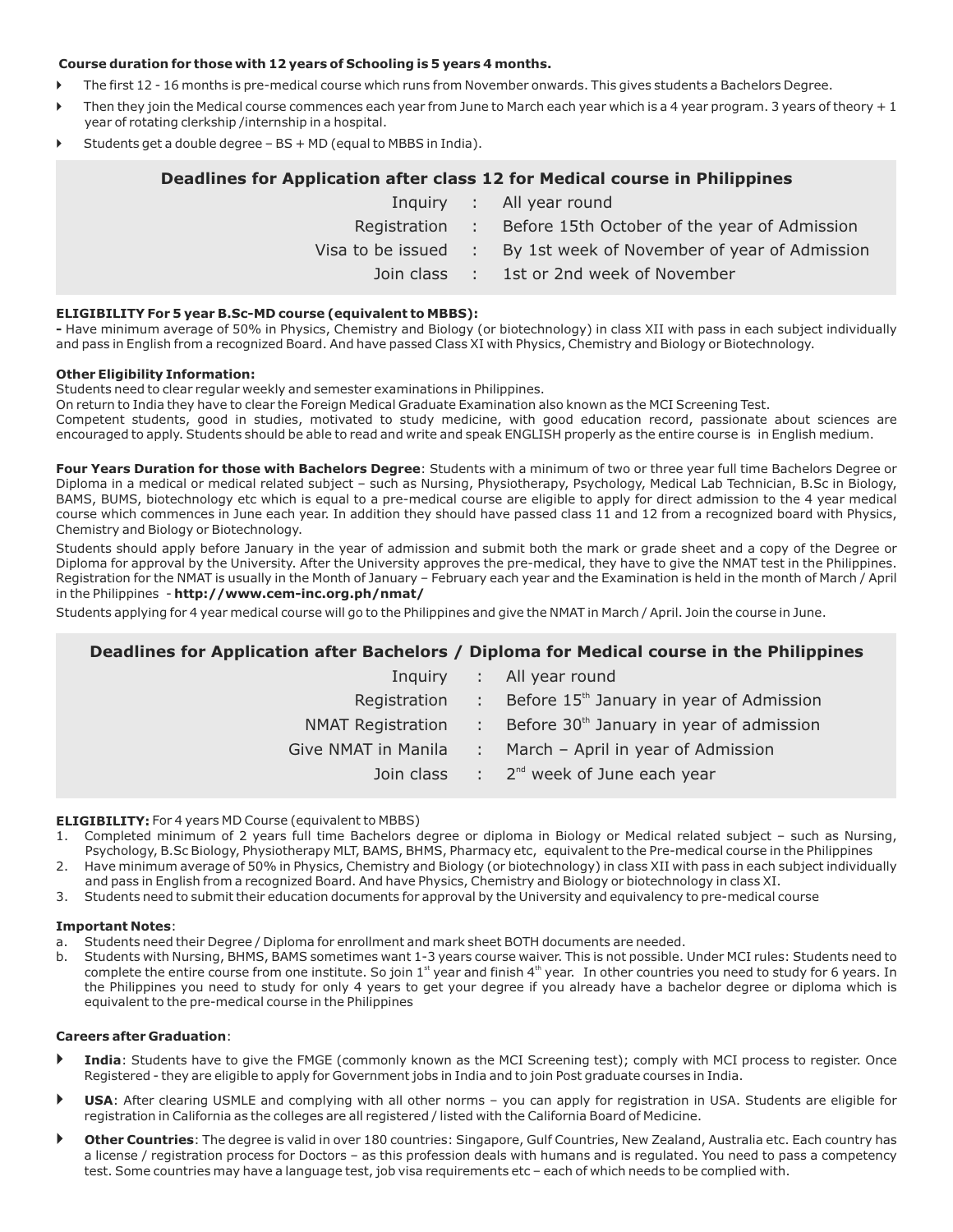### Comparison between Philippine & Other countries for MBBS

| <b>Philippines</b>                                                                                                                                                                                                                                                                                                                                                                                                              | China / Russia / Ukraine etc                                                                                                                                           |
|---------------------------------------------------------------------------------------------------------------------------------------------------------------------------------------------------------------------------------------------------------------------------------------------------------------------------------------------------------------------------------------------------------------------------------|------------------------------------------------------------------------------------------------------------------------------------------------------------------------|
| American / US pattern of Education                                                                                                                                                                                                                                                                                                                                                                                              | Non American Pattern of Education                                                                                                                                      |
| English Speaking Country: English is an official language of<br>Philippines with Filipino. Philippines a former colony of USA &<br>has strong ties with US. 94% of population speaks English. It<br>has the 3 <sup>rd</sup> largest English speaking country after USA and UK.                                                                                                                                                  | Chinese / Russian: Is the official language.<br>Medical Students need to learn the local language and pass an<br>exam<br>Less than 4% of the population speaks English |
| Talk to patients in English. Easy to understand and follow and<br>learn.                                                                                                                                                                                                                                                                                                                                                        | Patients speak local language - Chinese or Russian - very<br>difficult to understand & follow.                                                                         |
| Strong culture of USMLE preparation and going to the USA for<br>jobs. Many toppers go to USA from Philippines.                                                                                                                                                                                                                                                                                                                  | No culture of USMLE preparation or going to USA for jobs                                                                                                               |
| Have tie ups with US Colleges for Clinical clerkship / rotation.<br>Recommendation letters help in getting jobs in the USA after<br>graduation                                                                                                                                                                                                                                                                                  | No such tie-ups or culture in China / Russia / Ukraine                                                                                                                 |
| Tropical country with diseases common in India such as<br>Malaria, Typhoid etc. Great training & clinical experience for<br>students                                                                                                                                                                                                                                                                                            | Temperate country. Cold. Snows for 2-3 months in a year. No<br>tropical diseases. No training in these diseases. Education is<br>incomplete.                           |
| Indian food, Asian foods available in Manila.                                                                                                                                                                                                                                                                                                                                                                                   | Food is expensive and Asian / Indian food not easily available                                                                                                         |
| Weather: Tropical - like India ranges from 21 to 37 degree<br>centigrade.                                                                                                                                                                                                                                                                                                                                                       | Temperate: Three months of snow.<br>Winter temperature is -20 (minus 20 degrees) so students find<br>difficulty in winter.                                             |
| Course takes 5 years in Philippines for students who have<br>finished class 12                                                                                                                                                                                                                                                                                                                                                  | Course takes 6 years in China / Russia                                                                                                                                 |
| Course takes 4 years in Philippines for students who have<br>finished class Bachelors of any pre-medical or equivalent<br>course of two year after school - i.e. they have 14 years of<br>education of which the last 4 years had Biology, Chemistry and<br>related subjects.                                                                                                                                                   | Course takes 6 years in China / Russia even with pre-medical<br>subjects.                                                                                              |
| Very easy to get tourist visa and visit Manila                                                                                                                                                                                                                                                                                                                                                                                  | Visa processing is complicated for Russia / Ukraine                                                                                                                    |
| Located in Metro city. Manila - capital with a population of<br>over 20 million (2 crores) lots of hospitals and lots of patients                                                                                                                                                                                                                                                                                               | Usually located in smaller cities - not the capital.                                                                                                                   |
| Excellent Track record. Over 90% success rate of MCI test. Very<br>high success rate in USMLE                                                                                                                                                                                                                                                                                                                                   | Lower success rate in MCI and USMLE.                                                                                                                                   |
| CAPITAL: Manila<br>CURRENCY: Philippine peso.<br>Official LANGUAGE: English & Tagalog (Philipino)<br>TIME DIFFERENCE: Philippines is 2.5 hours ahead of India & 8<br>hrs ahead of GMT<br>CALLING CODE: +63<br>5 year program - class commences: 2 <sup>nd</sup> week of November for<br>students after 12 <sup>th</sup><br>4 year program - class commences: 2 <sup>nd</sup> week of June for<br>Students with Bachelors degree |                                                                                                                                                                        |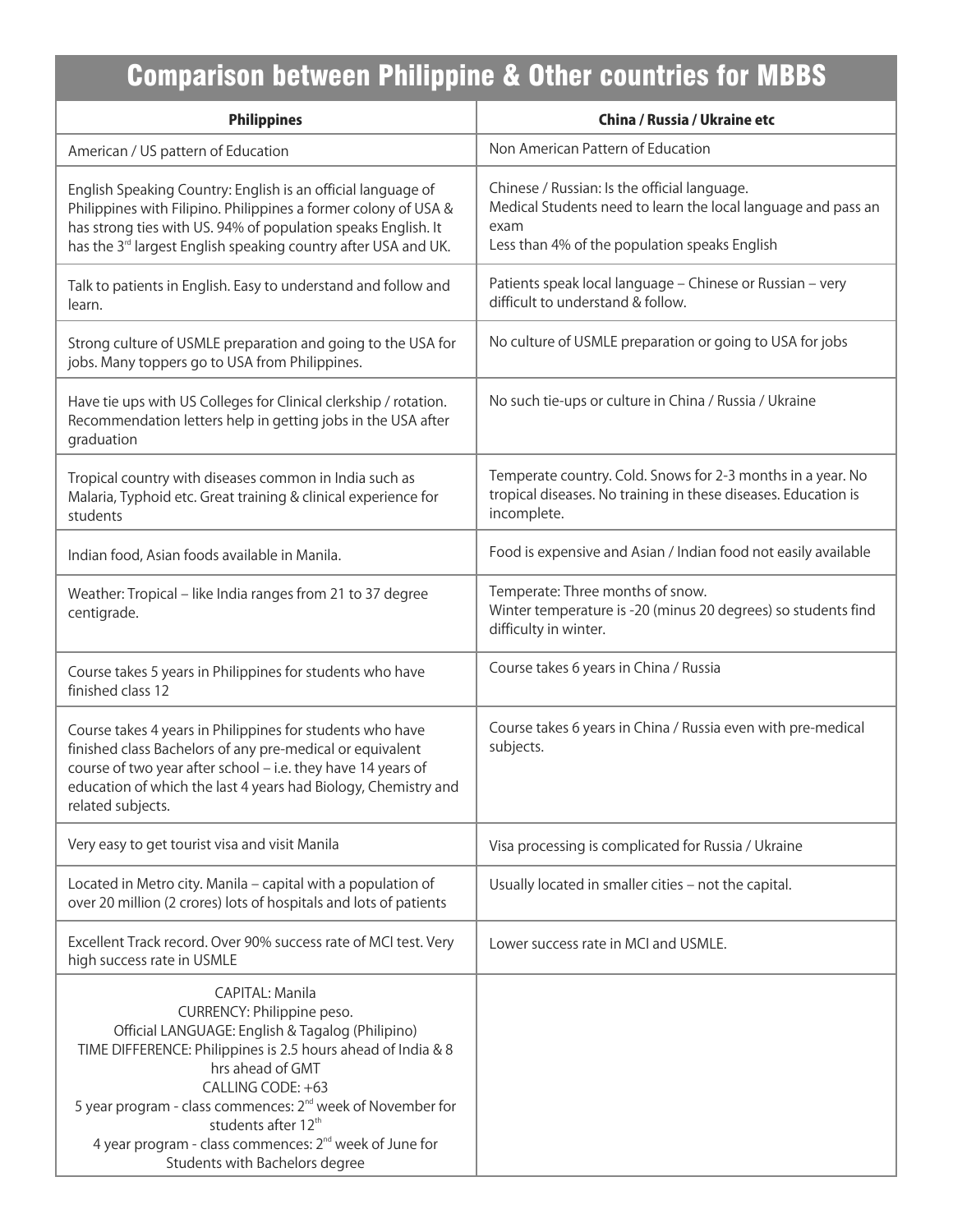

### Emilio Aguinaldo College of Medicine

Manila, Philippines

### **HIGHLIGHTS**

- $\blacktriangleright$ USA / American pattern of Education followed
- $\blacktriangleright$ 100% English Medium.
- $\blacktriangleright$ English is Official Language of the Philippines
- $\blacktriangleright$ Low fees, Low cost of life & high quality Education
- **Example 1** Listed in WHO Directory Eligible to practice in India post MCI registration
- $\blacktriangleright$ Listed in IMED Directory – USMLE – Part I & II can be done in Manila
- Listed in California Board of Medicine eligible for jobs in California, USA
- $\blacktriangleright$ Located in Manila - 13 km from international airport
- $\blacktriangleright$ Located ½ km from Hindu Temple / Gurudwara
- $\blacktriangleright$ 9 km from Indian Embassy in Manila
- $\blacktriangleright$ Indian food available in EAC Canteen

### About the College:

Emilio Aguinaldo College (EAC) was founded in 1951 under the name of Marian School of Midwifery. The Emilio Aguinaldo College of Medicine was established on July 23, 2001 and it has two campuses in Manila city and greater Manila. It is approved by Commission of Higher Education (CHED) Philippines

### ABOUT EMILIO AGUINALDO COLLEGE:

EAC's mission is to develop responsible people through relevant and quality education. State-of-the-art facilities help students develop & acquire knowledge. EAC continuously improves its academic offerings, designed on global standards to equip students in their chosen endeavors. EAC's vision is to be as an institution for outstanding medical education and health research. It provides an educational and scientific environment that prepares students to be professionally competent, socially relevant and compassionate physicians. EAC is committed to: Reforms on medical education; social accountability of medical schools; educating and training relevant, competent and compassionate physicians who will be effective health care providers, researchers and teachers imbued with a strong desire to continue the pursuit of knowledge and a deep sense of service to the local society and the community of nations.

### LOCATION:

EAC is located in Manila, the capital of the Philippines. The population of Manila is over 20 million (2 crores). This is the heart of the administrative and commercial center of the Philippines. The best medical hospitals are located in Manila. EAC is located 500 meters from the Indian Temple in UN Avenue; 9 kilometers from The Indian Embassy and 13 kilometers from the International Airport. The location – advantage is great for international students who get exposed to the best education, culture and hospitals in the Philippines.

### MEDICAL COURSES TAUGHT IN EAC:

- Medicine  $\blacktriangleright$
- Dentistry  $\blacktriangleright$
- Pharmacy  $\blacktriangleright$



- Nursing-Midwifery
- $\blacktriangleright$ Occupational-Physical Therapy
- $\blacktriangleright$ Nutrition-Dietetics
- $\blacktriangleright$ Medical Technology / Radiology Technology / Respiratory Therapy
- Premedical courses

### MEDICAL COLLEGE FACILITIES:

EAC has experienced faculty, traditional but synchronized curriculum with early clinical integration, interactive learning process, superior teaching facilities with computerized images & lectures. Clinical training is provided in: Medical Center Manila (MCM), ISO 9001 certified, & its satellite clinics; and in University of Philippines – Philippines General Hospital Medical Center.

### STUDENT SERVICES:

EAC takes pride on services to students, the latest of which is the Dynamic English (DYNED) laboratory to hone students in English. Other services include air-conditioned classrooms, computer and science laboratories, library with internet access, audio-visual rooms, sports, medical and health services.

### ACCOMMODATION & FOOD:

Located in the heart of Manila City. Three hostels are located within 3 to 4 kms of the College along the metro. All Hostel Rooms have independent toilets and security guards. Indian and local food is available in the College Canteen in the College premises.

### Food:

A Nepali cook prepares meals. Students can join canteen, self cook or eat out.

### Laundry:

Service in hostel. Pay is per kilo of washing.

### Hostel Rooms:

3 share a room. Water, electricity, internet is extra. If rooms are unfurnished; estimated cost for furnishing is Rs 5000 to 20,000. Attached bathroom & basin in each room.

### Fees and other Expenses:

Refer to attached sheet for current fees.